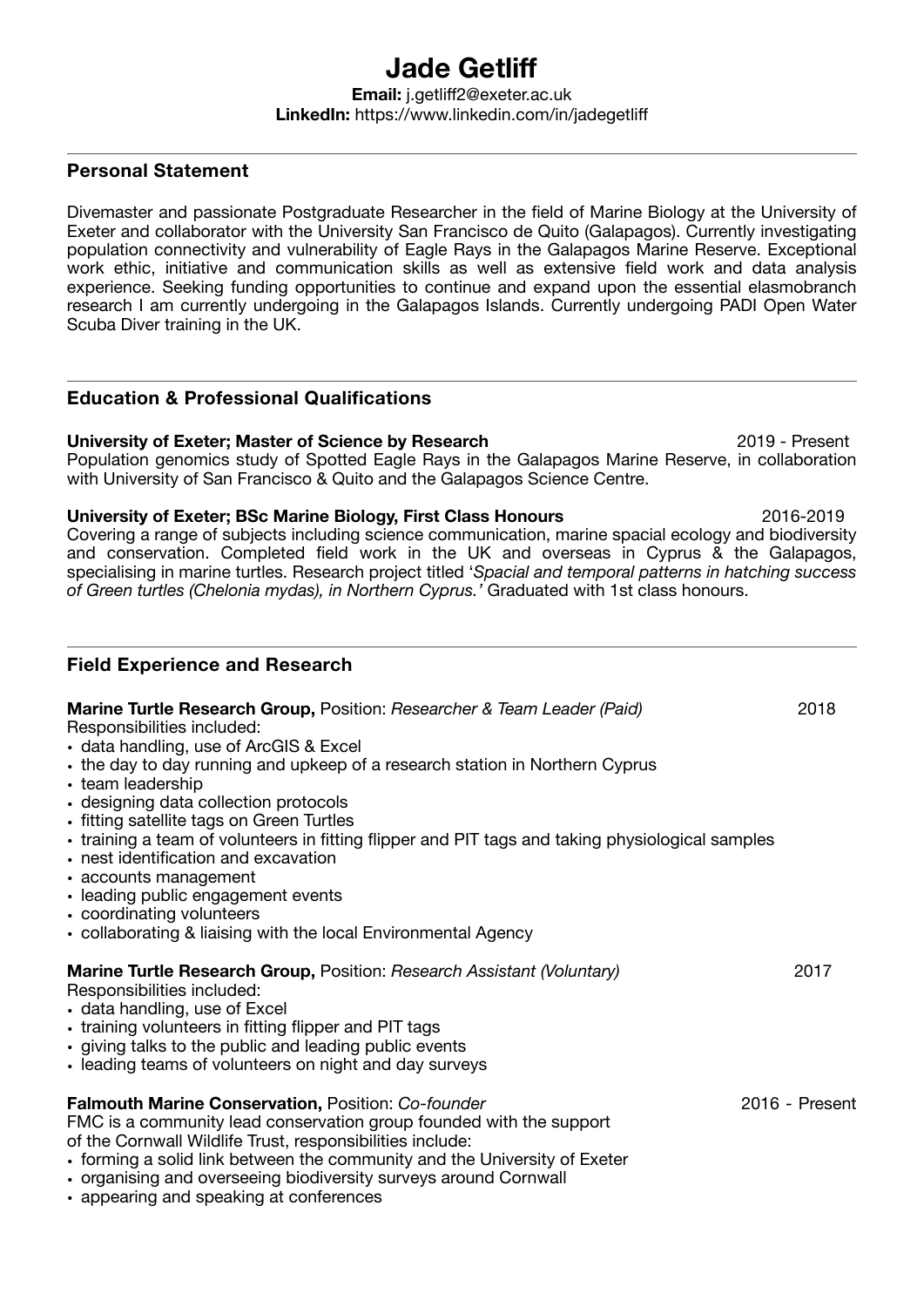#### **University of Exeter Field Trips:** 2016-2019

- Cornwall: rocky-shore ecology surveys
- Pembrokeshire: Seabird and Cetacean surveys
- Galapagos: Research project on marine turtle distribution on San Cristobal island
- All involved data collection in the field, analysis using R, and presentations of findings

#### **Key Skills**

**Statistics -** trained in statistics, specifically the use of R **GIS** - experience using QGIS in the field, trained in the use of arcGIS **Clean Valid UK Driving Licence -** (November 2015) **Experienced in Off-Road Driving Microsoft Excel and Word Public speaking & communication Community & Youth Engagement Fluent English and higher level Spanish** 

#### **Additional Qualifications**

| <b>Emergency First Response - Certificate: Instructor</b>                                           | 2020 |
|-----------------------------------------------------------------------------------------------------|------|
| <b>University of Exeter</b> - Certificate: Prevent Duty - Inclusive, Cohesive and Safe Universities | 2020 |
| <b>University of Exeter</b> - Certificate: Diversity and Inclusion in HE                            | 2020 |
| <b>University of Exeter - Certificate: Information Governance</b>                                   | 2020 |
| Big Blue Diving Koh Tao - Certificate: SSI Divemaster                                               | 2019 |
| <b>British Divers Marine Life Rescue - Marine Mammal Medic</b>                                      | 2018 |

#### **Further Experience and Extra Curricular Activities**

**University of Exeter,** Position: *Postgraduate Teaching Assistant* 2019 - Present Assisting teaching staff at the University of Exeter Centre for Ecology and Conservation in teaching activities of undergraduates across a wide range of modules, from field and lab skills to statistical modelling and more.

**Big Blue Diving Koh Tao:** Position: *Divemaster & Dive guide COLO <b><i>COLO 2019* Big Blue Diving is the largest & most popular SSI dive school/resort in the world. After training there in 2019 I was employed as a dive guide. My responsibilities included meeting and greeting customers, promoting courses, delivering refresher courses and safety briefings as well as leading groups certified divers on guided scuba dives.

**Plastic Free Falmouth:** Position: *Co-founder, Outreach lead* 2017- Present PFF is a community group working in partnership with Surfers Against Sewage to campaign against plastic use in Falmouth and surrounding areas. In founding the PFF group I was a Community Lead for the Surfer's Against Sewage Plastic Free Coastlines campaign. We now have an outreach programme that delivers activities and lessons to educate children about a range of marine conservation topics.

#### **University of Exeter,** Position: *Biosciences Subject Chair* **2017-2019** 2017-2019

My role includes chairing student-staff liaison committee meetings, representing the biosciences cohort at high level meetings, forming agendas and taking minutes. Experience gained in delivering talks and presentations.

#### **University of Exeter, Position: Student Ambassador 2017-Present**

As Student Ambassador I am in a customer service and student recruitment role, in which I am one of the first faces people meet when visiting the university. During my time as a Student Ambassador I have delivered student recruitment talks to audiences of over 200 as well as lead transferable skills workshops in secondary schools and colleges, specialising in communication skills.